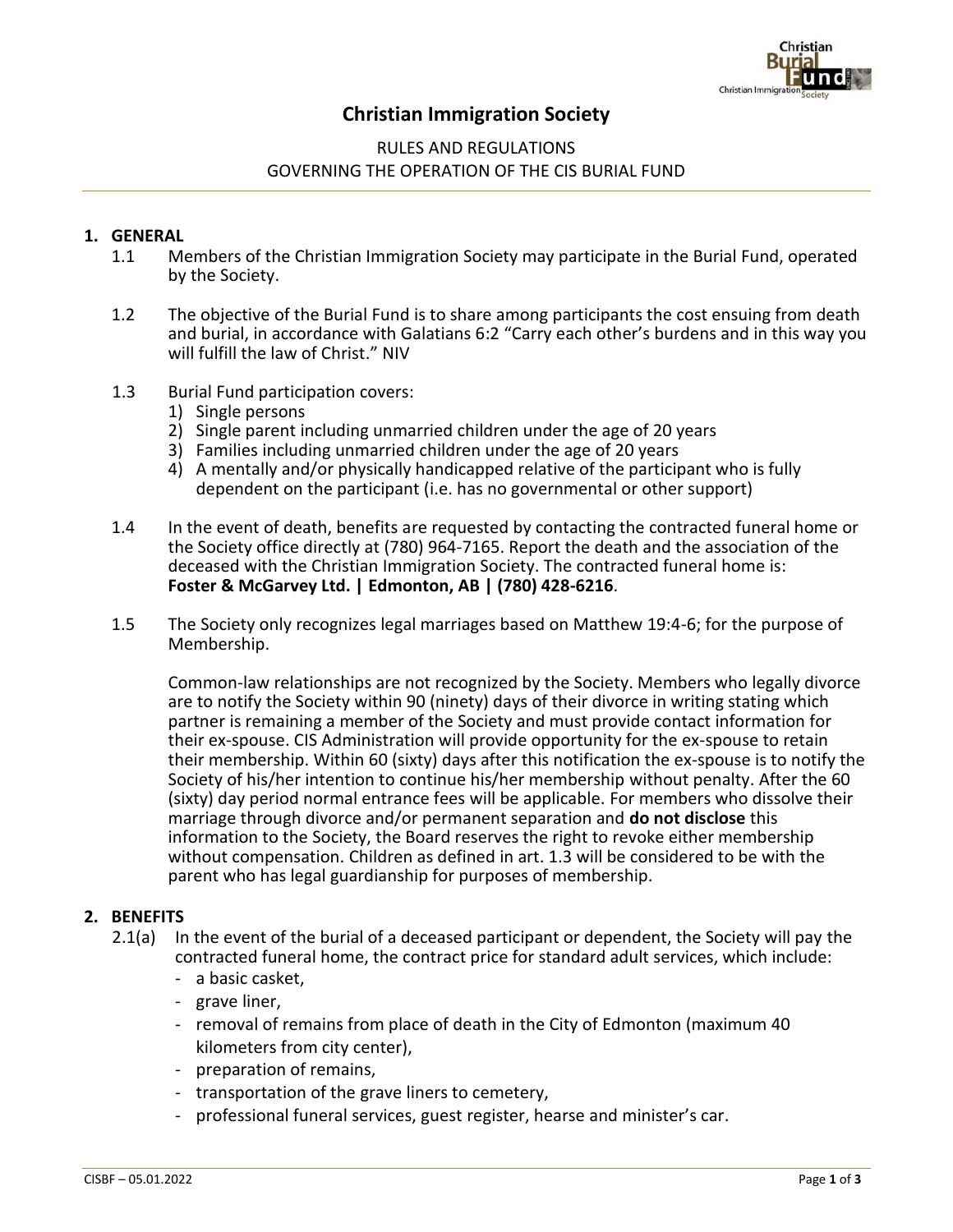

# **Christian Immigration Society**

## RULES AND REGULATIONS GOVERNING THE OPERATION OF THE CIS BURIAL FUND

- 2.1(b) Services for deceased between one month and twelve years of age, include the services listed under paragraph 2.1, with the exception of a minister's car.
- 2.1(c) Services for stillborn infants and children up to one month old include:
	- casket, preparation of remains,
	- removal of remains from place of death in the City of Edmonton (maximum 40 kilometers from city center),
	- transportation of remains for grave side services and professional funeral services
- 2.2. For interment of the deceased, the Society will pay the cemetery:
	- contract price for a grave plot,
	- opening and closing of the grave,
	- perpetual care of the grave site
- 2.3 The standard cost of an adult burial is the total cost to the Society for the provisions listed under paragraph 2.1 and 2.2. The "standard cost" is adjusted periodically to reflect market and contract realities, which include the lowest cost to the Society of a first burial grave.
- 2.4 In the event of cremation of a deceased participant or dependent, the Society will pay only the exact charge of the contracted funeral home and/or crematorium; however, the Society shall never pay an amount in excess of the "standard cost" as defined in paragraph 2.3. The Society will cover the cost of either a burial or a cremation, not a burial and a cremation.
- 2.5 Due to contractual obligations and the complex nature of the Society's agreements with Cemeteries and Funeral Homes, there will be **no refunds or credits issued for products, services or amenities not used**. (i.e. - **no credit** if basic casket is not used and family requests an upgraded casket; **no credit** if guest register not used; **no credit** if minister's car is not used; etc.)

### **3. BENEFIT LIMITATIONS**

- 3.1. The cost of transportation of remains from outside the City of Edmonton (outside 40 kilometer maximum from city center) shall not be paid by the Society.
- 3.2 In the event of a burial or cremation of a participant or dependent at a location other than Edmonton, or by a funeral home and/or cemetery other than those contracted by the Society, the Society will pay an amount not exceeding the "standard cost" as defined in paragraph 2.3. The amount will be reimbursed to the estate of the deceased providing a "copy of the Death Certificate" and copies of the paid invoices for burial/cremation costs are submitted to the Society.
- 3.3 Grave plots cannot be reserved.

### **4. COST**

4.1 Membership dues:

Members of the Christian Immigration Society pay annual membership dues, payable in two equal amounts (see also paragraph 4.4.).